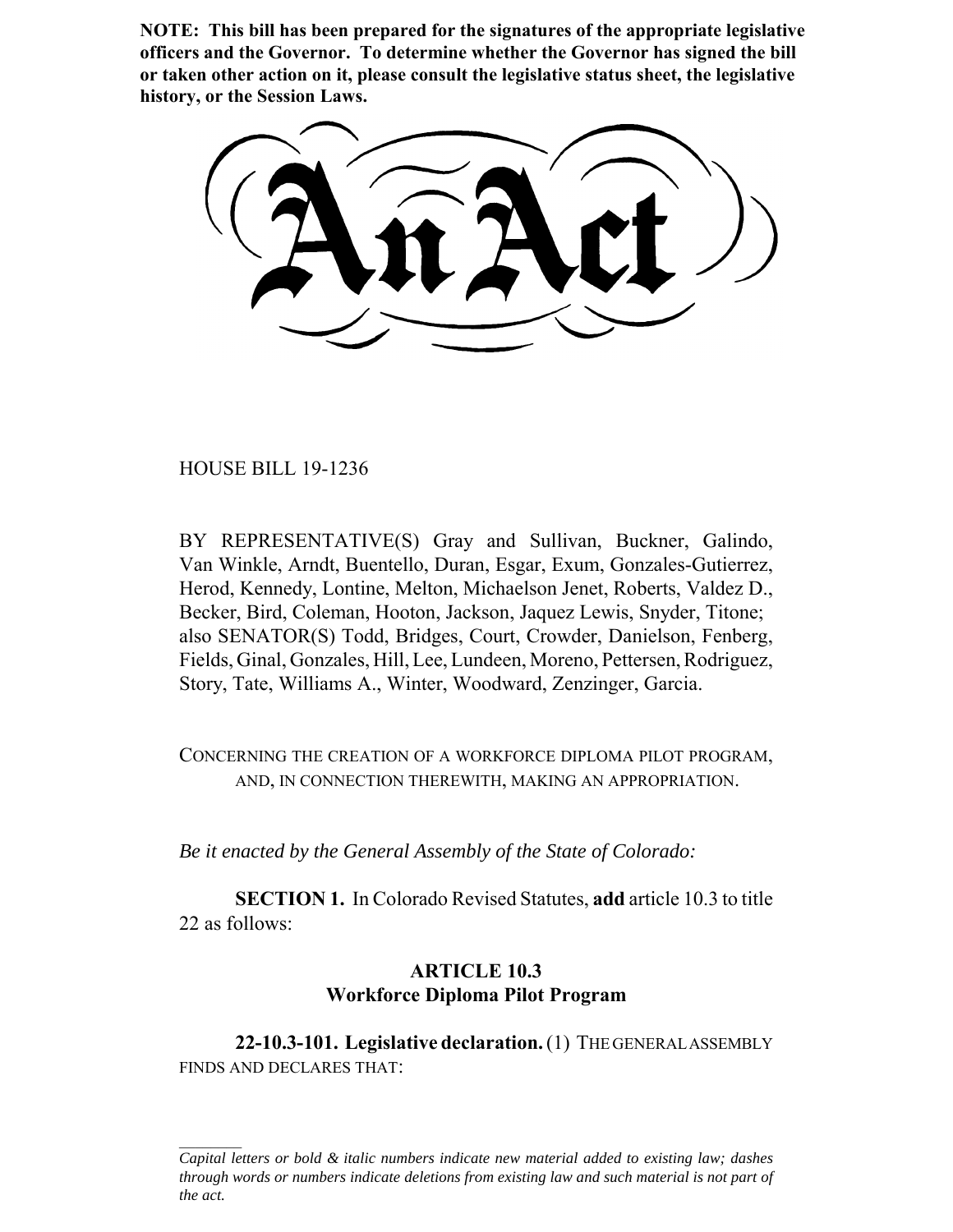(a) IN COLORADO, APPROXIMATELY THREE HUNDRED FIFTY THOUSAND ADULTS DO NOT HAVE A HIGH SCHOOL CREDENTIAL;

(b) RESEARCH SHOWS THAT AS MANY AS EIGHTY PERCENT OF THE INDIVIDUALS WHO LEFT HIGH SCHOOL WITHOUT A DIPLOMA DID SO FOR NONACADEMIC REASONS, INCLUDING THE NEED TO WORK TO SUPPORT THEMSELVES OR THEIR FAMILIES; BECOMING PARENTS; BULLYING OR SOCIAL ANXIETY; OR FALLING TOO FAR BEHIND TO GRADUATE ON TIME;

(c) EDUCATION IS A SIGNIFICANT ECONOMIC DRIVER; ACCORDING TO COLUMBIA UNIVERSITY ECONOMIST, HENRY LEVIN, THE AVERAGE COST TO THE STATE FOR A STUDENT WHO DROPS OUT OF HIGH SCHOOL IS TWO HUNDRED FIFTY-EIGHT THOUSAND TWO HUNDRED FORTY DOLLARS IN SOCIAL SERVICES, INCARCERATION EXPENSES, AND LOST INCOME FROM TAXES OVER THE INDIVIDUAL'S LIFETIME; AND

(d) WHEN COMBINED WITH LOST WAGES, THE TOTAL OPPORTUNITY COST FOR ONE HIGH SCHOOL DROPOUT IS SEVEN HUNDRED FIFTY-FIVE THOUSAND NINE HUNDRED DOLLARS.

(2) THEREFORE, THE GENERAL ASSEMBLY DECLARES THAT BY CREATING A WORKFORCE DIPLOMA PILOT PROGRAM THAT PROVIDES COLORADO ADULTS WITH THE OPPORTUNITY TO COMPLETE A HIGH SCHOOL DIPLOMA, WHILE TRANSFERRING THE RISK TO PROVIDERS WHO RECEIVE PERFORMANCE PAYMENTS ONLY WHEN THOSE STUDENTS MEET PERFORMANCE MILESTONES, THE STATE CAN BETTER MEET ITS WORKFORCE GOALS FOR FUTURE ECONOMIC GROWTH.

**22-10.3-102. Definitions.** AS USED IN THIS ARTICLE 10.3, UNLESS THE CONTEXT OTHERWISE REQUIRES:

(1) "DEPARTMENT" MEANS THE DEPARTMENT OF EDUCATION CREATED AND EXISTING PURSUANT TO SECTION 24-1-115.

(2) "ELIGIBLE STUDENT" MEANS A STUDENT WHO:

(a) IS AT LEAST TWENTY-ONE YEARS OF AGE;

(b) IS A RESIDENT OF THE STATE OF COLORADO; AND

PAGE 2-HOUSE BILL 19-1236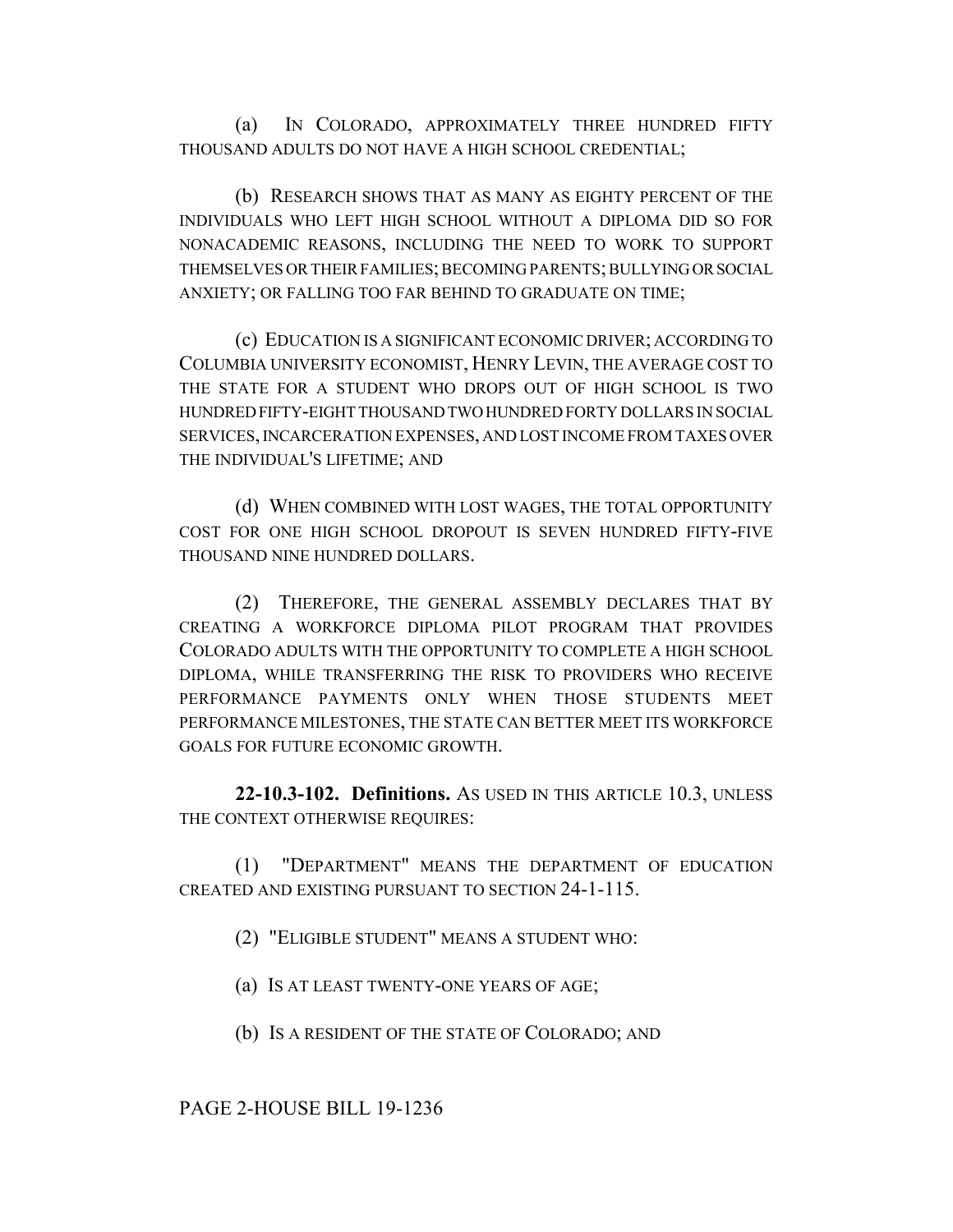(c) LACKS A HIGH SCHOOL DIPLOMA.

(3) "PROGRAM" MEANS THE WORKFORCE DIPLOMA PILOT PROGRAM CREATED IN SECTION 22-10.3-103.

(4) "QUALIFIED PROVIDER" MEANS A PROVIDER THAT MEETS THE CRITERIA SET FORTH IN SECTION 22-10.3-103 (3) AND THAT:

(a) IS A PUBLIC, NONPROFIT, OR PRIVATE ACCREDITED, DIPLOMA-GRANTING INSTITUTION WITH AT LEAST TWO YEARS OF EXPERIENCE PROVIDING ADULT DROPOUT RECOVERY SERVICES, INCLUDING RECRUITMENT, LEARNING PLAN DEVELOPMENT, AND PROACTIVE COACHING AND MENTORING; OR

(b) IS A LOCAL EDUCATION PROVIDER, AS DEFINED IN SECTION 22-10-103 (7).

**22-10.3-103. Workforce diploma pilot program - creation payments - rules.** (1) THERE IS CREATED IN THE DEPARTMENT, IN THE OFFICE WITHIN THE DEPARTMENT THAT IS RESPONSIBLE FOR ADULT EDUCATION, THE WORKFORCE DIPLOMA PILOT PROGRAM TO PROVIDE PERFORMANCE PAYMENTS TO QUALIFIED PROVIDERS FOR ELIGIBLE STUDENTS ENROLLED IN A QUALIFIED PROVIDER'S PROGRAMS WHO ATTAIN CERTAIN OUTCOMES, AS DESCRIBED IN SUBSECTION (5) OF THIS SECTION.

(2) ON OR BEFORE AUGUST 15 IN ANY FISCAL YEAR IN WHICH THE GENERAL ASSEMBLY APPROPRIATES MONEY FOR THE PROGRAM, THE DEPARTMENT SHALL ISSUE A REQUEST FOR QUALIFICATIONS FOR PROVIDERS TO PARTICIPATE IN THE PROGRAM AS QUALIFIED PROVIDERS.

(3) THE CRITERIA NECESSARY TO BE A QUALIFIED PROVIDER INCLUDES:

(a) EXPERIENCE PROVIDING DROPOUT RECOVERY SERVICES, AS PROVIDED IN SECTION 22-10.3-102 (4);

(b) THE ABILITY TO PROVIDE ACADEMIC SKILL INTAKE ASSESSMENT AND TRANSCRIPT EVALUATIONS;

(c) THE ABILITY TO DEVELOP A LEARNING PLAN THAT INTEGRATES

## PAGE 3-HOUSE BILL 19-1236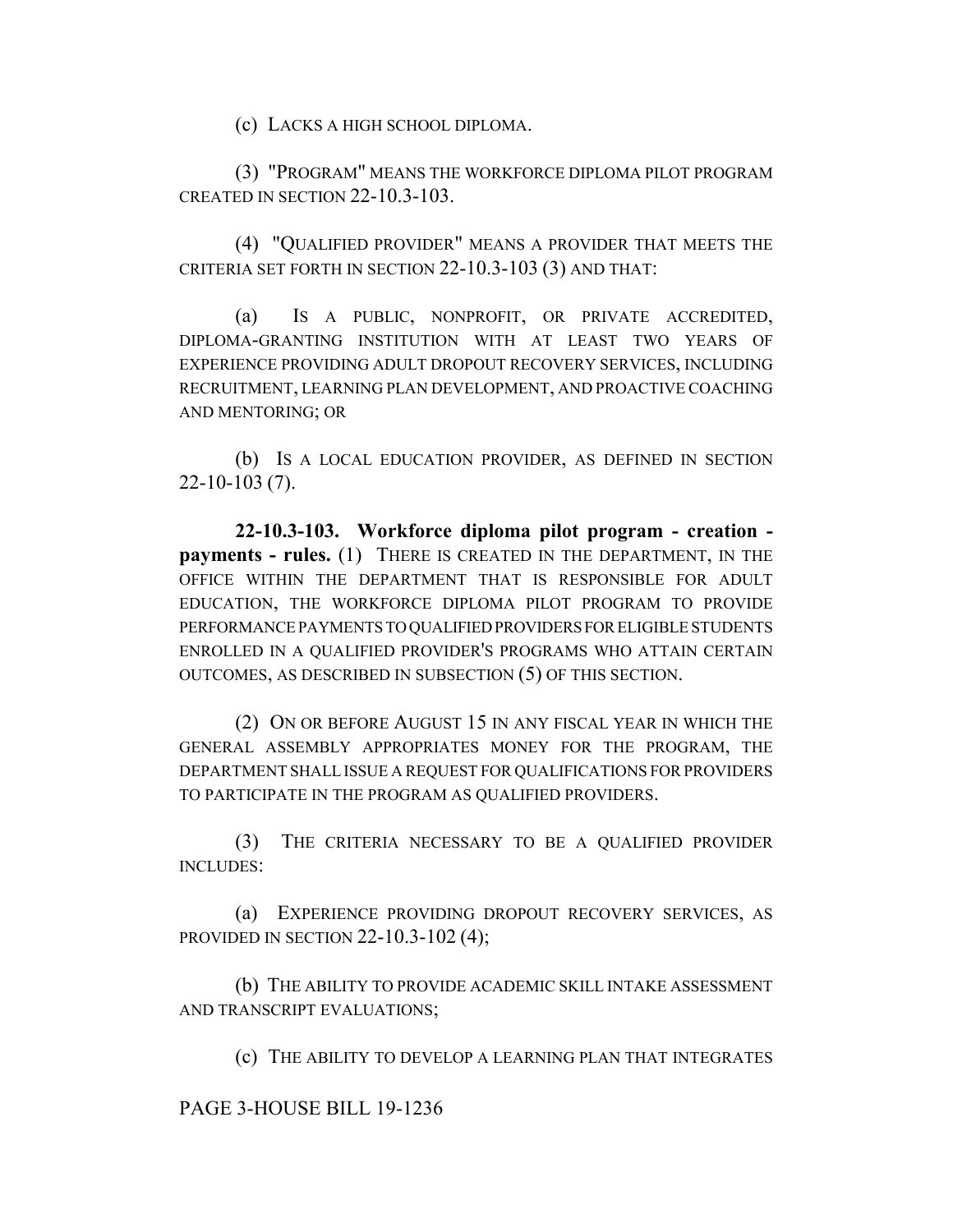ACADEMIC REQUIREMENTS AND CAREER GOALS;

(d) THE ABILITY TO PROVIDE ALL INSTRUCTION NECESSARY TO MEET OR EXCEED THE STATE BOARD OF EDUCATION'S HIGH SCHOOL GRADUATION GUIDELINES TO ACHIEVE A HIGH SCHOOL DIPLOMA;

(e) THE ABILITY TO PROVIDE REMEDIAL COURSE WORK IN LITERACY AND NUMERACY;

(f) THE ABILITY TO PROVIDE A RESEARCH-VALIDATED ACADEMIC RESILIENCY ASSESSMENT AND INTERVENTION;

(g) THE ABILITY TO PROVIDE EMPLOYABILITY SKILLS DEVELOPMENT ALIGNED TO EMPLOYER NEEDS;

(h) THE ABILITY TO PROVIDE CAREER PATHWAYS COURSE WORK;

(i) THE ABILITY TO PROVIDE PREPARATION FOR INDUSTRY-RECOGNIZED CREDENTIALS;

(j) THE ABILITY TO PROVIDE CAREER PLACEMENT SERVICES; AND

(k) HIGH SCHOOL DIPLOMA ACCREDITATION BY A RECOGNIZED REGIONAL ACCREDITING BODY OR A CONSOLIDATION OF ONE OR MORE REGIONAL ACCREDITING BODIES.

(4) (a) THE DEPARTMENT SHALL REVIEW QUALIFICATIONS FROM PROVIDERS SUBMITTED PURSUANT TO SUBSECTION (2) OF THIS SECTION TO DETERMINE WHETHER THE PROVIDER MEETS THE CRITERIA TO BE A QUALIFIED PROVIDER UNDER THE PROGRAM. WITHIN SIXTY DAYS AFTER SUBMISSION OF QUALIFICATIONS PURSUANT TO SUBSECTION (2) OF THIS SECTION, THE DEPARTMENT SHALL PUBLISH A LIST OF PROVIDERS THAT MEET THE CRITERIA FOR A QUALIFIED PROVIDER PURSUANT TO SUBSECTION (3) OF THIS SECTION.A QUALIFIED PROVIDER IS ELIGIBLE FOR PROGRAM PAYMENTS FOR OUTCOMES ACHIEVED THIRTY OR MORE DAYS AFTER THE DEPARTMENT PUBLISHES THE LIST OF QUALIFIED PROVIDERS.

(b) ONCE THE DEPARTMENT DETERMINES THAT A PROVIDER IS A QUALIFIED PROVIDER UNDER THE PROGRAM, THE PROVIDER REMAINS A QUALIFIED PROVIDER WITHOUT THE NEED TO REAPPLY ANNUALLY, UNLESS

## PAGE 4-HOUSE BILL 19-1236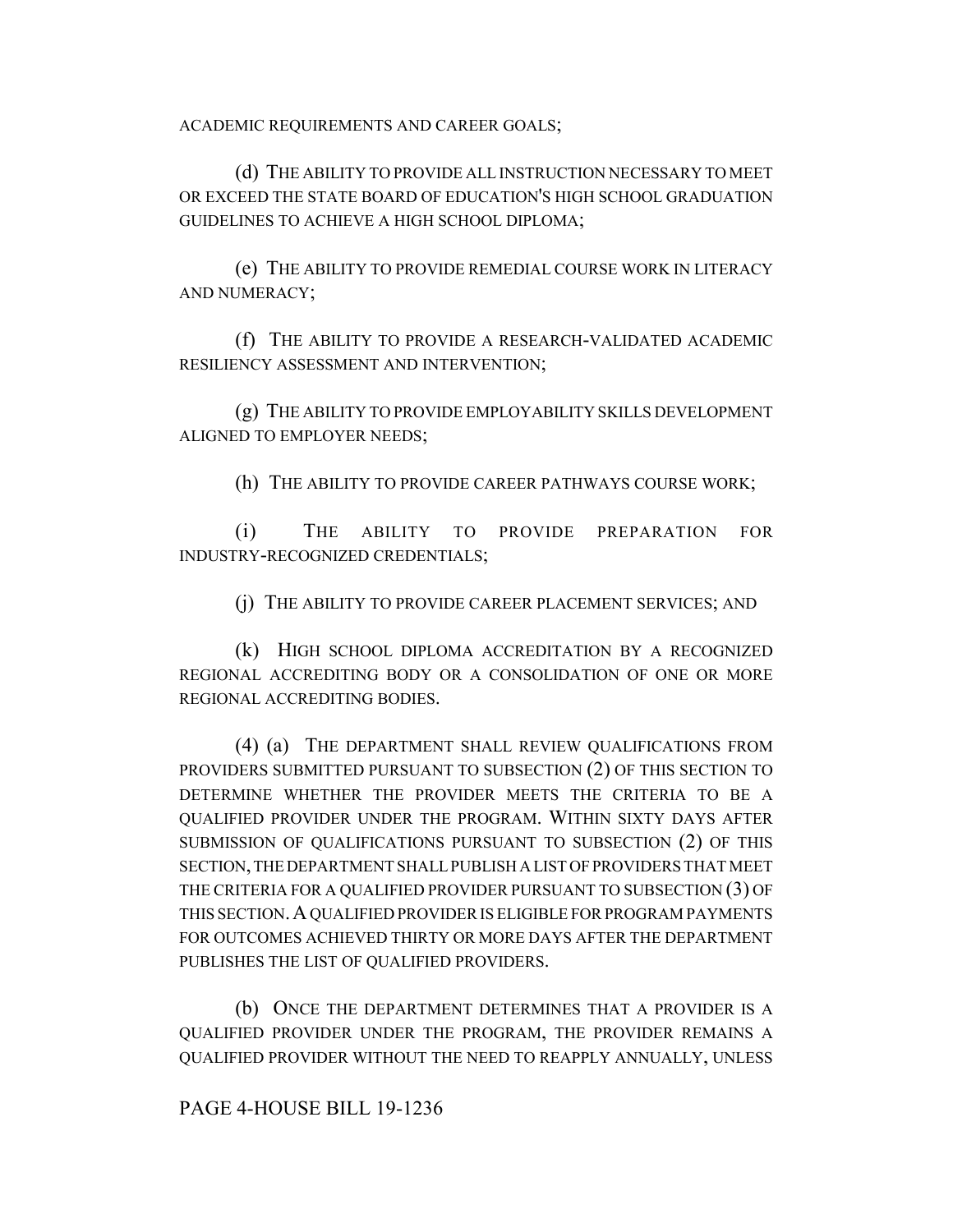THE PROVIDER IS REMOVED BY THE DEPARTMENT FROM THE LIST OF QUALIFIED PROVIDERS PURSUANT TO SUBSECTION (7) OF THIS SECTION.

(5) (a) EXCEPT AS PROVIDED IN SUBSECTION (5)(b) OF THIS SECTION, IN ANY FISCAL YEAR IN WHICH THE GENERAL ASSEMBLY APPROPRIATES MONEY FOR THE PROGRAM, THE DEPARTMENT SHALL DISBURSE PAYMENTS TO QUALIFIED PROVIDERS IN THE FOLLOWING AMOUNTS FOR EACH ELIGIBLE STUDENT'S COMPLETION OR ATTAINMENT OF THE FOLLOWING OUTCOMES:

(I) TWO HUNDRED FIFTY DOLLARS FOR COMPLETION OF EACH HALF-CREDIT;

(II) ONE THOUSAND DOLLARS FOR COMPLETION OF AN ACCREDITED HIGH SCHOOL DIPLOMA;

(III) TWO HUNDRED FIFTY DOLLARS FOR COMPLETION OF AN EMPLOYABILITY SKILLS CERTIFICATION PROGRAM EQUAL TO AT LEAST ONE CARNEGIE UNIT;

(IV) TWO HUNDRED FIFTY DOLLARS FOR ATTAINMENT OF AN INDUSTRY-RECOGNIZED CREDENTIAL REQUIRING UP TO FIFTY HOURS OF TRAINING;

(V) FIVE HUNDRED DOLLARS FOR ATTAINMENT OF AN INDUSTRY-RECOGNIZED CREDENTIAL REQUIRING BETWEEN FIFTY-ONE AND ONE HUNDRED HOURS OF TRAINING; AND

(VI) SEVEN HUNDRED FIFTY DOLLARS FOR ATTAINMENT OF AN INDUSTRY-RECOGNIZED CREDENTIAL REQUIRING MORE THAN ONE HUNDRED HOURS OF TRAINING.

(b) (I) THE TOTAL AMOUNT OF PAYMENTS DISBURSED TO ONE OR MORE QUALIFIED PROVIDERS MUST NOT EXCEED SEVEN THOUSAND DOLLARS FOR AN INDIVIDUAL ELIGIBLE STUDENT.

(II) A QUALIFIED PROVIDER THAT RECEIVES TUITION OR OTHER PAYMENT FROM OR ON BEHALF OF AN ELIGIBLE STUDENT SHALL NOT ALSO RECEIVE A PAYMENT FROM THE PROGRAM ON BEHALF OF THE ELIGIBLE STUDENT FOR THE SAME COURSE OR PROGRAM.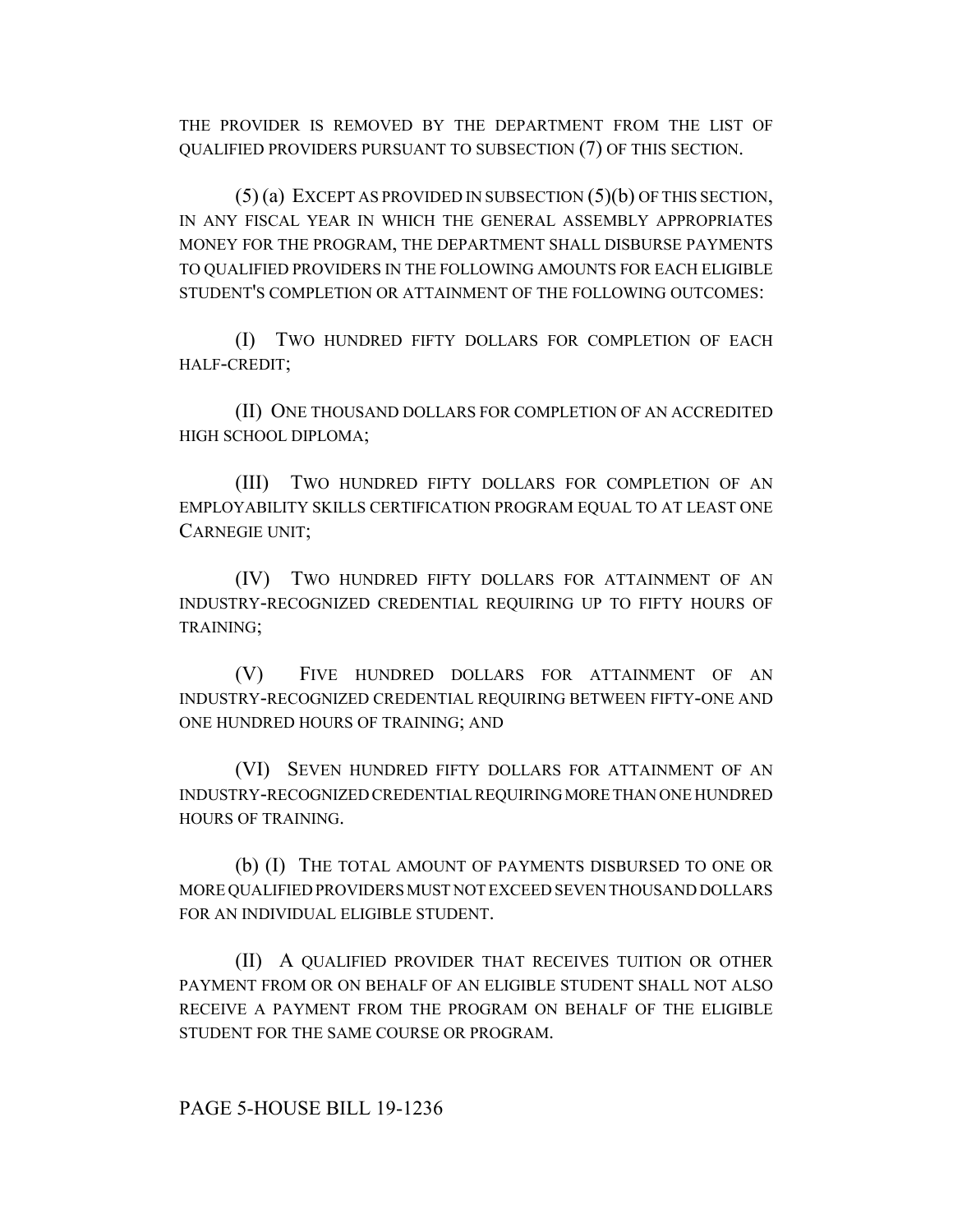(6) (a) QUALIFIED PROVIDERS SHALL SUBMIT INVOICES ON AN ONGOING BASIS TO THE DEPARTMENT FOR PAYMENTS FOR STUDENT COMPLETION OR ATTAINMENT OF GOALS SET FORTH IN SUBSECTION (5) OF THIS SECTION.THE DEPARTMENT SHALL DETERMINE THE SUBMISSION DATES FOR THE INVOICES. SUBJECT TO AVAILABLE APPROPRIATIONS, QUALIFIED PROVIDERS WHO SUBMIT INVOICES ON OR BEFORE THE DATES DETERMINED BY THE DEPARTMENT SHALL RECEIVE PAYMENTS. IF AVAILABLE APPROPRIATIONS ARE INSUFFICIENT TO SATISFY ALL INVOICES RECEIVED BY THE SUBMISSION DATE, THE DEPARTMENT SHALL REDUCE ALL PAYMENTS BY THE SAME PERCENTAGE UNTIL THE MONEY IS EXHAUSTED.

(b) THE DEPARTMENT SHALL PUBLISH MONTHLY REPORTS FOR QUALIFIED PROVIDERS INDICATING THE TOTAL AMOUNT OF PAYMENTS DISBURSED PURSUANT TO THE PROGRAM AND THE TOTAL NUMBER OF STUDENTS ENROLLED IN THE PROGRAM.

(7) (a) (I) THE DEPARTMENT SHALL REVIEW DATA FROM EACH QUALIFIED PROVIDER TO ENSURE THE PROGRAMS OFFERED BY EACH QUALIFIED PROVIDER ARE MEETING MINIMUM PROGRAM PERFORMANCE STANDARDS, INCLUDING A MINIMUM FIFTY PERCENT HIGH SCHOOL GRADUATION RATE FROM THE QUALIFIED PROVIDER'S PROGRAMS, CALCULATED ONE YEAR IN ARREARS.

(II) FOR PURPOSES OF SUBSECTION  $(7)(a)(I)$  OF THIS SECTION:

(A) THE HIGH SCHOOL GRADUATION RATE FOR A QUALIFIED PROVIDER IS DETERMINED BY DIVIDING THE TOTAL NUMBER OF HIGH SCHOOL GRADUATES FOR THE COHORT YEAR BY THE TOTAL NUMBER OF ALL STUDENTS FOR THE COHORT YEAR FOR WHICH THE QUALIFIED PROVIDER HAS RECEIVED PAYMENTS; AND

(B) THE QUALIFIED PROVIDER'S COST PER GRADUATE IS NOT MORE THAN SEVEN THOUSAND DOLLARS, DETERMINED BY DIVIDING THE TOTAL PAYMENTS RECEIVED BY THE QUALIFIED PROVIDER FOR THE COHORT YEAR DIVIDED BY THE TOTAL NUMBER OF STUDENTS EARNING A HIGH SCHOOL DIPLOMA.

(b) THE DEPARTMENT SHALL PLACE A QUALIFIED PROVIDER THAT DOES NOT MEET THE PROGRAM PERFORMANCE STANDARDS ESTABLISHED IN THIS SECTION ON PROBATIONARY STATUS FOR THE REMAINDER OF THE STATE

## PAGE 6-HOUSE BILL 19-1236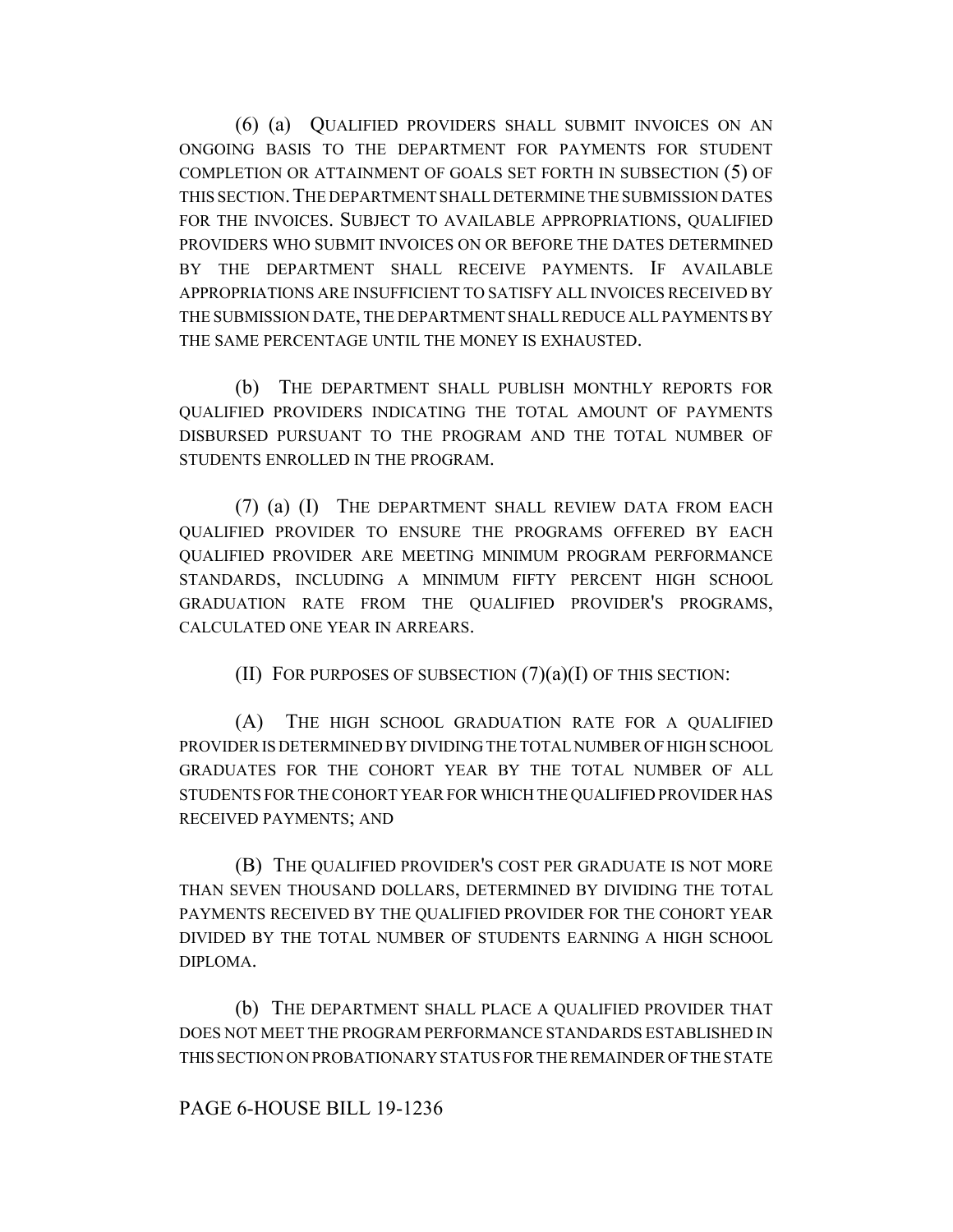FISCAL YEAR.

(c) THE DEPARTMENT SHALL REMOVE A QUALIFIED PROVIDER FROM THE LIST OF QUALIFIED PROVIDERS IF THE PROVIDER DOES NOT MEET THE PERFORMANCE STANDARDS FOR TWO CONSECUTIVE YEARS.

(8) THE STATE BOARD OF EDUCATION MAY ADOPT RULES FOR THE IMPLEMENTATION OF THE PROGRAM.

**22-10.3-104. Pilot program reporting.** (1) ON OR BEFORE AUGUST 15 OF EACH YEAR IN WHICH PROGRAM PAYMENTS WERE DISBURSED FOR THE PRIOR STATE FISCAL YEAR, EACH QUALIFIED PROVIDER THAT RECEIVED PAYMENTS PURSUANT TO SECTION 22-10.3-103 UNDER THE PILOT PROGRAM FOR THE PRECEDING STATE FISCAL YEAR SHALL REPORT THE FOLLOWING INFORMATION TO THE DEPARTMENT:

(a) THE TOTAL NUMBER OF ELIGIBLE STUDENTS FOR WHOM THE QUALIFIED PROVIDER HAS RECEIVED PAYMENTS;

(b) THE TOTAL NUMBER OF CREDITS EARNED BY ELIGIBLE STUDENTS FOR WHOM THE QUALIFIED PROVIDER IS RECEIVING PAYMENTS;

(c) THE TOTAL NUMBER OF EMPLOYABILITY SKILLS CERTIFICATIONS ISSUED TO ELIGIBLE STUDENTS FOR WHOM THE QUALIFIED PROVIDER IS RECEIVING PAYMENTS;

(d) THE TOTAL NUMBER OF INDUSTRY-RECOGNIZED CREDENTIALS EARNED FOR EACH TIER OF FUNDING DESCRIBED IN SECTION 22-10.3-103 (5)(a) BY ELIGIBLE STUDENTS FOR WHOM THE QUALIFIED PROVIDER IS RECEIVING PAYMENTS; AND

(e) THE TOTAL NUMBER OF ELIGIBLE STUDENTS FOR WHOM THE QUALIFIED PROVIDER IS RECEIVING PAYMENTS WHO RECEIVE HIGH SCHOOL DIPLOMAS.

(2) ON OR BEFORE OCTOBER 15 OF EACH YEAR IN WHICH PROGRAM PAYMENTS WERE DISBURSED FOR THE PRIOR STATE FISCAL YEAR, THE DEPARTMENT SHALL SUBMIT TO THE EDUCATION AND THE BUSINESS AFFAIRS AND LABOR COMMITTEES OF THE HOUSE OF REPRESENTATIVES, OR ANY SUCCESSOR COMMITTEES; AND TO THE EDUCATION AND THE BUSINESS,

PAGE 7-HOUSE BILL 19-1236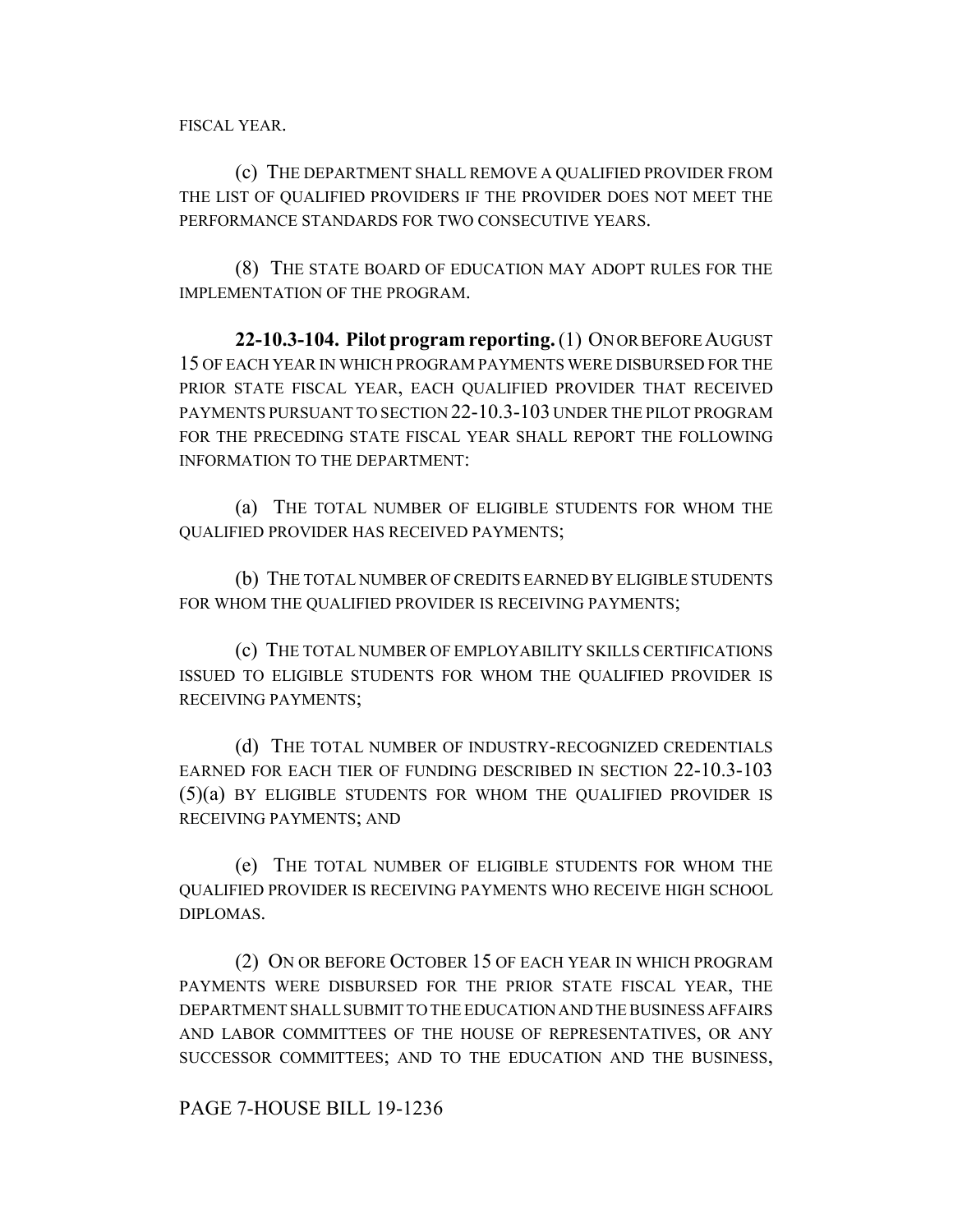LABOR, AND TECHNOLOGY COMMITTEES OF THE SENATE, OR ANY SUCCESSOR COMMITTEES, A REPORT LISTING PROGRAM QUALIFIED PROVIDERS AND SUMMARIZING THE INFORMATION RECEIVED FROM QUALIFIED PROVIDERS PURSUANT TO SUBSECTION (1) OF THIS SECTION, AND OTHER WORKFORCE AND POSTSECONDARY OUTCOMES, INCLUDING EMPLOYMENT AND COLLEGE ENROLLMENT.

**22-10.3-105. Repeal of article.** THIS ARTICLE 10.3 IS REPEALED, EFFECTIVE JULY 1, 2022.

**SECTION 2. Appropriation.** For the 2019-20 state fiscal year, \$1,012,201 is appropriated to the department of education. This appropriation is from the general fund and is based on an assumption that the department will require an additional 0.2 FTE. To implement this act, the department may use this appropriation for the workforce diploma pilot program.

**SECTION 3. Safety clause.** The general assembly hereby finds,